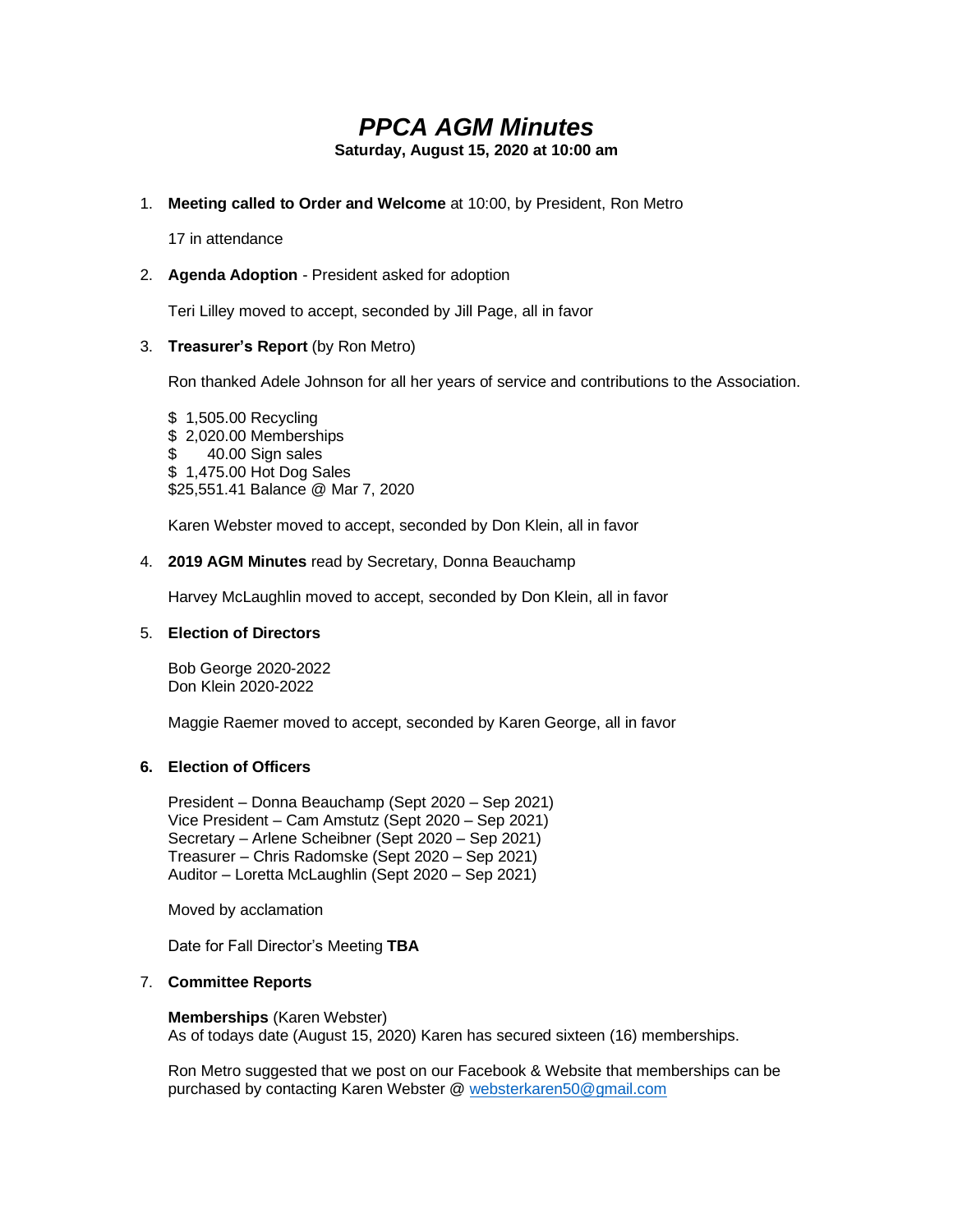#### **Heritage Days** (Cam Amstutz)

Cam and Corine Amstutz were absent however did request via Ron Metro that we will need a new coordinator for Heritage Days. Pending Covid

**Recycling** (by Teri Lilley)

Bottle/can recycling has contributed \$693.25 @ todays date (August 15, 2020)

#### 8. **Old Business**

Beach Playground update via Jill Page – County will NOT fix but has removed the damaged pieces

# **9. Additions to Agenda / New Business**

- a) Speed Limit Donna Beauchamp
- b) Heritage Days Cam & Corinne Amstutz
- c) Bottles / Recycling Teri Lilley
- d) Culvert repair on Peacock Close & Drainage on pathways Donna Beauchamp
- e) Article 9 of the Bylaws limiting donation amounts to a maximum of \$1000.00.

Jill Page moved to accept updates to the Bylaws, seconded by Karen Webster, all in favor

- f) Donna Beauchamp asked to have the 30km sign moved from Partridge back west to Peacock Close.
- g) Storage across from Campground garage. It was determined that we will store all PPCA items at Cam & Corinne Amstutz (safer)

Ron Metro to reach out to Paul King with all our concerns including difference in speed signage on main road into campground.

#### **Pelican Point Road Ditch Cleaning**

Woody Wittevrongel wanted to publicly Thank the Ditch Cleaners. Thanks to Steve the Campground Manger as he let us use the Campground dumpsters.

Harvey McLaughlin suggested that next year we should wear Safety Vests and have some signage. Ron Metro to talk with Paul King at the County Office for support with this.

Arlene Scheibner moved to make the Pelican Point Road Ditch Cleaning an annual event, seconded by Chris Radomske, all in favor.

#### 10. **County Reeve, Jack Lyle** – unable to attend

#### 11. **Bashaw RCMP**

Sgt Holiday gave current stats:

Property Crime year over year is down 11% and his teams goal is to lower it by another 10%.

 Three (3) cottages in Pelican Point had break-ins. Sgt Holiday acknowledged & encourage the Pelican Point Community Watch program. He also suggested owners record serial numbers for all property, take pictures and keep current listing if items. Sgt Holiday is implementing the Lockout program for his district.